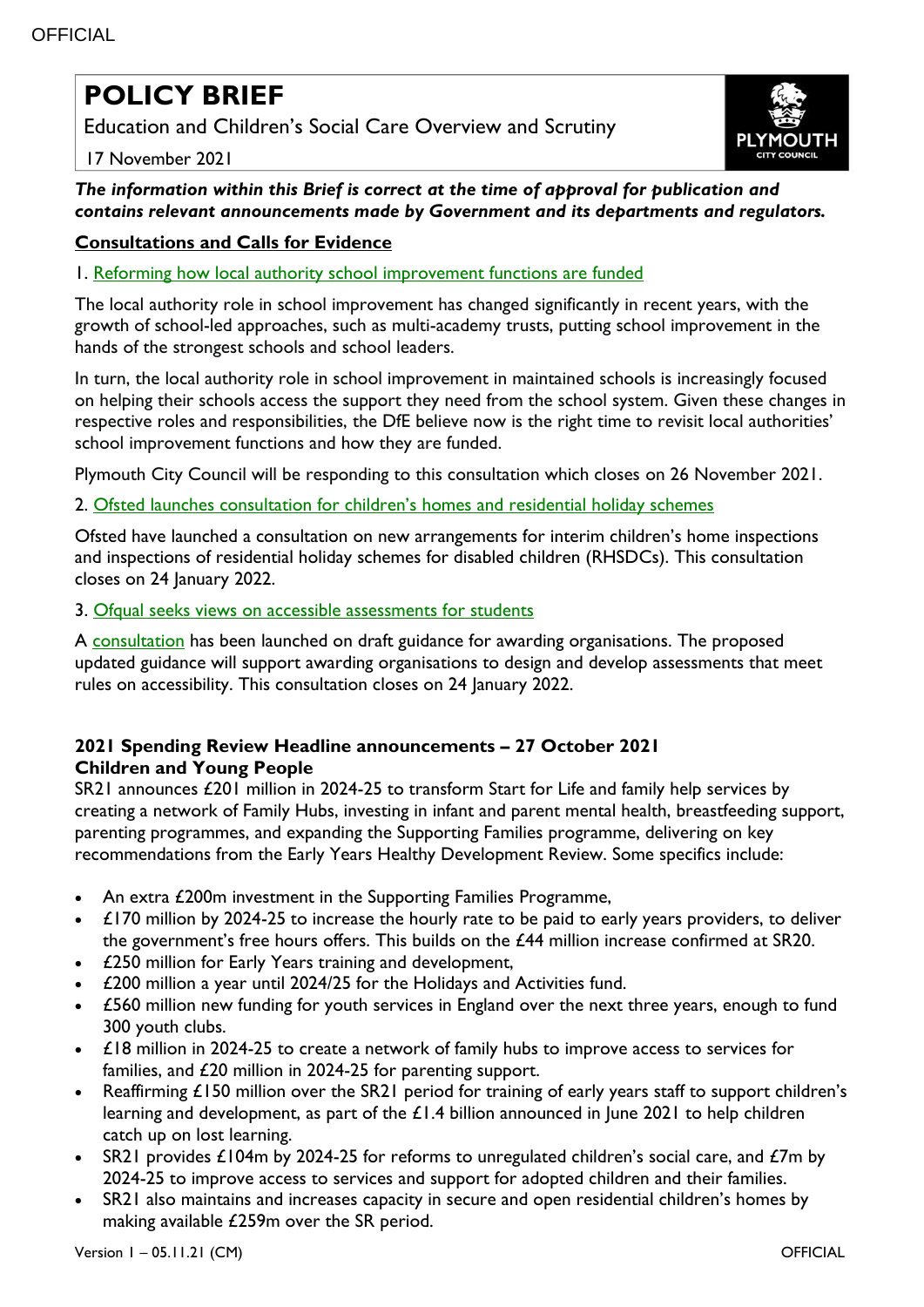## **Education and Skills**

- Government confirms an additional £4.7 billion by 2024-25 for the core schools' budget in England - equivalent to  $£1,500$  per pupil and returning to 2010 real term spending levels, as well as £2.6 billion of capital funding for new school places for children with special educational needs and disabilities, and £1.8 billion of additional money for education recovery.
- SR21 provides a new package of  $£1.8$  billion over the SR period for education recovery. This includes a £1 billion Recovery Premium for the next two academic years to help schools to deliver evidence-based approaches to support the most disadvantaged pupils. It also provides £324 million in 2024-25 for additional learning hours for 16-19 year-olds.
- Skills spending will increase by over £3.8 billion over the course of the parliament. £1.6 billion is dedicated over three years to rolling out T-levels for 16–19-year-olds - designed to provide additional classroom hours for up to 100,000 young people. £550m is being invested in adult skills through the Skills Fund by 2024-25. This fund offers short courses and so-called 'skills boot camps' for adults who have no qualifications beyond GSCE level.
- The new £560 million UK-wide Multiply programme, delivered by UKSPF, will support up to half a million adults improve their numeracy.
- £170 million has been set aside for apprenticeships and training increasing funding in England to £2.7 billion in 2024-25.
- Funding confirmed for the Restart scheme in England and Wales to provide intensive and tailored support to long-term unemployed people to help them find work.
- £90 million to extend the Job Entry Targeted Support Scheme to the end of September 2022 helping those unemployed for between three and twelve months across Great Britain find work.

| Date of<br>publication                                                                                                                                                                                                                              | <b>Education and Children's Social Care Overview and Scrutiny</b><br><b>Committee</b>                                                                                                                                                                                                                                                                                                                                                                                                                                                                                                                                                                                                                                                                                                                                                                                                                                                                                                                                                                                                                                                                                                                                                                                                                                                                                                                                                                                                   |  |
|-----------------------------------------------------------------------------------------------------------------------------------------------------------------------------------------------------------------------------------------------------|-----------------------------------------------------------------------------------------------------------------------------------------------------------------------------------------------------------------------------------------------------------------------------------------------------------------------------------------------------------------------------------------------------------------------------------------------------------------------------------------------------------------------------------------------------------------------------------------------------------------------------------------------------------------------------------------------------------------------------------------------------------------------------------------------------------------------------------------------------------------------------------------------------------------------------------------------------------------------------------------------------------------------------------------------------------------------------------------------------------------------------------------------------------------------------------------------------------------------------------------------------------------------------------------------------------------------------------------------------------------------------------------------------------------------------------------------------------------------------------------|--|
| All relevant guidance relating to schools, early years and childcare providers, further education and<br>colleges and Children's Social Care providers continues to be updated in line with the government's<br>roadmap for easing of restrictions. |                                                                                                                                                                                                                                                                                                                                                                                                                                                                                                                                                                                                                                                                                                                                                                                                                                                                                                                                                                                                                                                                                                                                                                                                                                                                                                                                                                                                                                                                                         |  |
| Published 13 Sept<br>2021                                                                                                                                                                                                                           | I. Young people aged 12 to 15 to be offered a COVID-19 vaccine<br>People aged 12 to 15 in England will be offered one dose of the Pfizer/BioNTech<br>COVID-19 vaccine, following advice from the four UK Chief Medical Officers<br>(CMOs), the Health and Social Care Secretary has announced today (Monday 13<br>September). In line with the recommendation of the independent Joint<br>Committee on Vaccination and Immunisation (JCVI), the government sought the<br>views of the four UK CMOs on the wider issues that are relevant to the health<br>of children.<br>Parental, guardian or carer consent will be sought by vaccination healthcare staff<br>prior to vaccination in line with existing school vaccination programmes.<br>Healthy school-aged children aged 12 to 15 will primarily receive their COVID-<br>19 vaccination in their school with alternative provision for those who are home<br>schooled, in secure services or specialist mental health settings.<br>Update: 12 - 15yr old vaccination programme is managed by NHS England but<br>we work closely with them to promote and ensure data accuracy. Take up rate<br>before half term was around 7%, however half term walk in centres were made<br>available and this has boosted the take up rate by 20%. Vaccination rate for $12 -$<br>15yr olds is 27% as of 03 November. We are continuing to work with NHS<br>England to promote the vaccination programme to young people and their<br>parents. |  |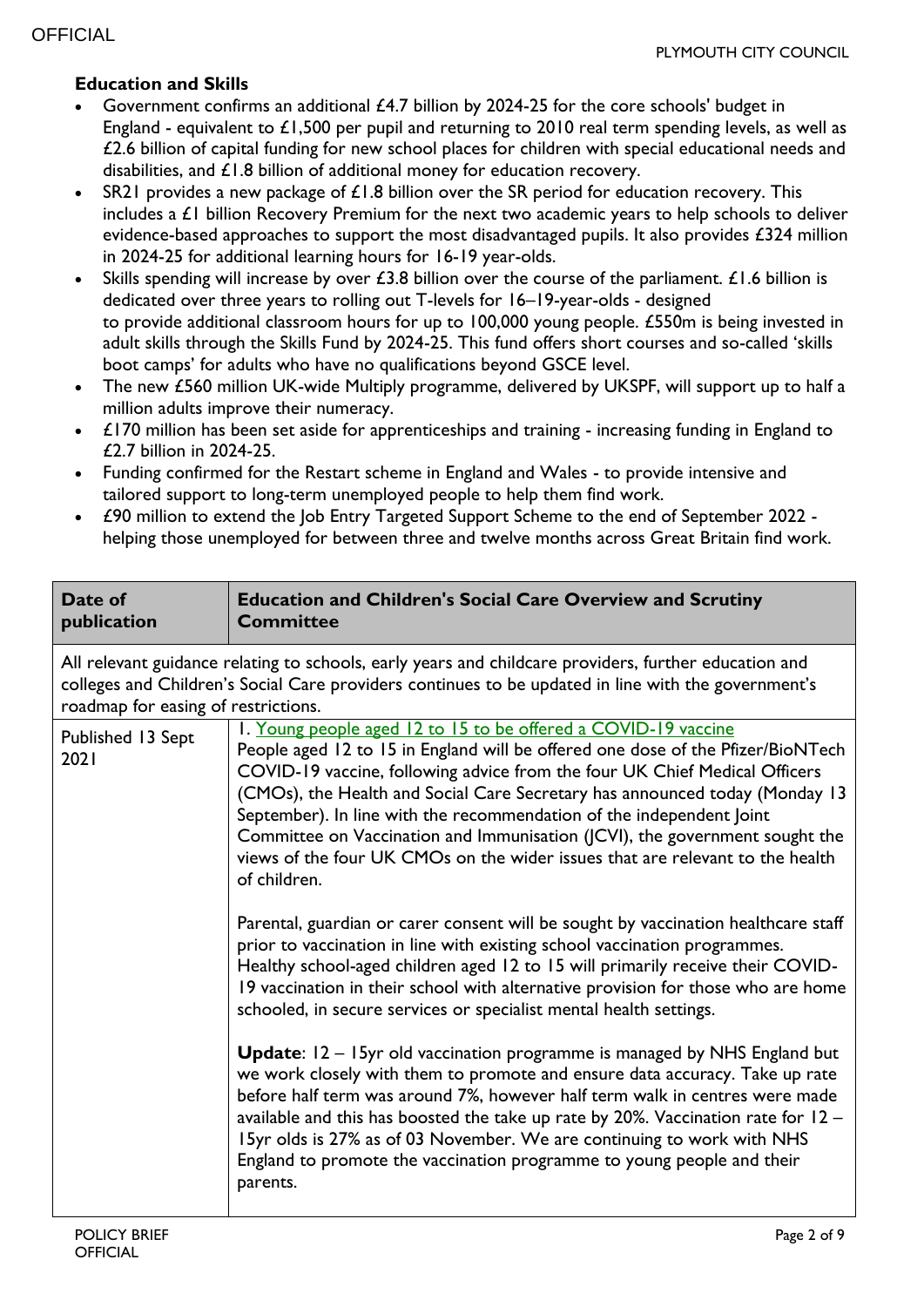| Published 13 Sept<br>2021 | 2. Funding boost for councils as new Afghan resettlement plans set out<br>Councils who support people through the Afghan Citizens Resettlement Scheme<br>(ACRS) or Afghan Relocations and Assistance Policy (ARAP) scheme will<br>receive £20,520 per person, over 3 years, for resettlement and integration<br>costs. This is based on the previous Syrian Vulnerable Persons Resettlement<br>Scheme, but over 3 rather than 5 years, with more money provided in the<br>crucial early period to help people settle and become part of their new<br>communities.<br>The full package will cover:<br>£20,520 to cover the local authority welcome, integration offer and<br>provision of services<br>Up to $£4,500$ per child to cover education provision, subject to their age<br>(year one only)<br>• £850 to cover English language provision, for adults requiring this<br>support (year one only)<br>£2,600 to cover health provision (year one only)<br>$\bullet$ |
|---------------------------|--------------------------------------------------------------------------------------------------------------------------------------------------------------------------------------------------------------------------------------------------------------------------------------------------------------------------------------------------------------------------------------------------------------------------------------------------------------------------------------------------------------------------------------------------------------------------------------------------------------------------------------------------------------------------------------------------------------------------------------------------------------------------------------------------------------------------------------------------------------------------------------------------------------------------------------------------------------------------|
|                           | <b>Update:</b> It has been agreed in principle that Plymouth City Council will support<br>the Afghan Relocation and Assistance Policy (ARAP) and the Afghan Citizens<br>Resettlement Scheme (ACRS) and commit to resettling up to 60 people in the<br>first year of the programme (September 2021 -September 2022).                                                                                                                                                                                                                                                                                                                                                                                                                                                                                                                                                                                                                                                      |
|                           | It has also been agreed in principle that Plymouth City Council will resettle up<br>to 50 people per year for the duration of the Schemes to support the Home<br>Office to meet its target of 20,000 Afghans across a 5 year period. This will be<br>reviewed annually to ensure that we are not placing too greater pressure on the<br>local housing market.                                                                                                                                                                                                                                                                                                                                                                                                                                                                                                                                                                                                            |
|                           | The funding for children and young people is used to commission the refugee<br>Integration Service (RIS) and through this we have been able to support ODILS<br>Learning Foundation to provide women's only English classes with a crèche for<br>children below school age as sometimes the women are anxious to place their<br>children in mainstream nursery provision. It has also built confidence and<br>generated pathways for women to then place their children into mainstream<br>provision once they are able to claim the free hours.                                                                                                                                                                                                                                                                                                                                                                                                                         |
|                           | Funding from previous refugee resettlement schemes has allowed us to begin<br>the process of recruiting a mental health worker with specific experience of<br>working with families and young people who have experienced trauma. This role<br>will work across services to develop a culturally appropriate service.                                                                                                                                                                                                                                                                                                                                                                                                                                                                                                                                                                                                                                                    |
|                           | As in previous settlement/relocation schemes the Ethnic Minority Achievement<br>(EMA) Team leader will liaise with colleagues in START and Admissions to<br>support suitable, swift school placements for children and will be responsible for<br>actioning funding to schools with Home Office guidance shared. The EMA Team<br>will support children's early learning and provide training for teachers in schools<br>on inclusion, English as an Additional Language learning provision etc. and act as<br>a point of contact for school leaders should concerns arise. Children's progress<br>will be tracked and summary reports provided.                                                                                                                                                                                                                                                                                                                          |
| Published 16 Sept<br>2021 | 3. New review investigates babies harmed by fathers and stepfathers<br>A new report investigating the death or serious harm of 23 babies is calling for<br>midwives, health visitors and social workers to provide more support to fathers.                                                                                                                                                                                                                                                                                                                                                                                                                                                                                                                                                                                                                                                                                                                              |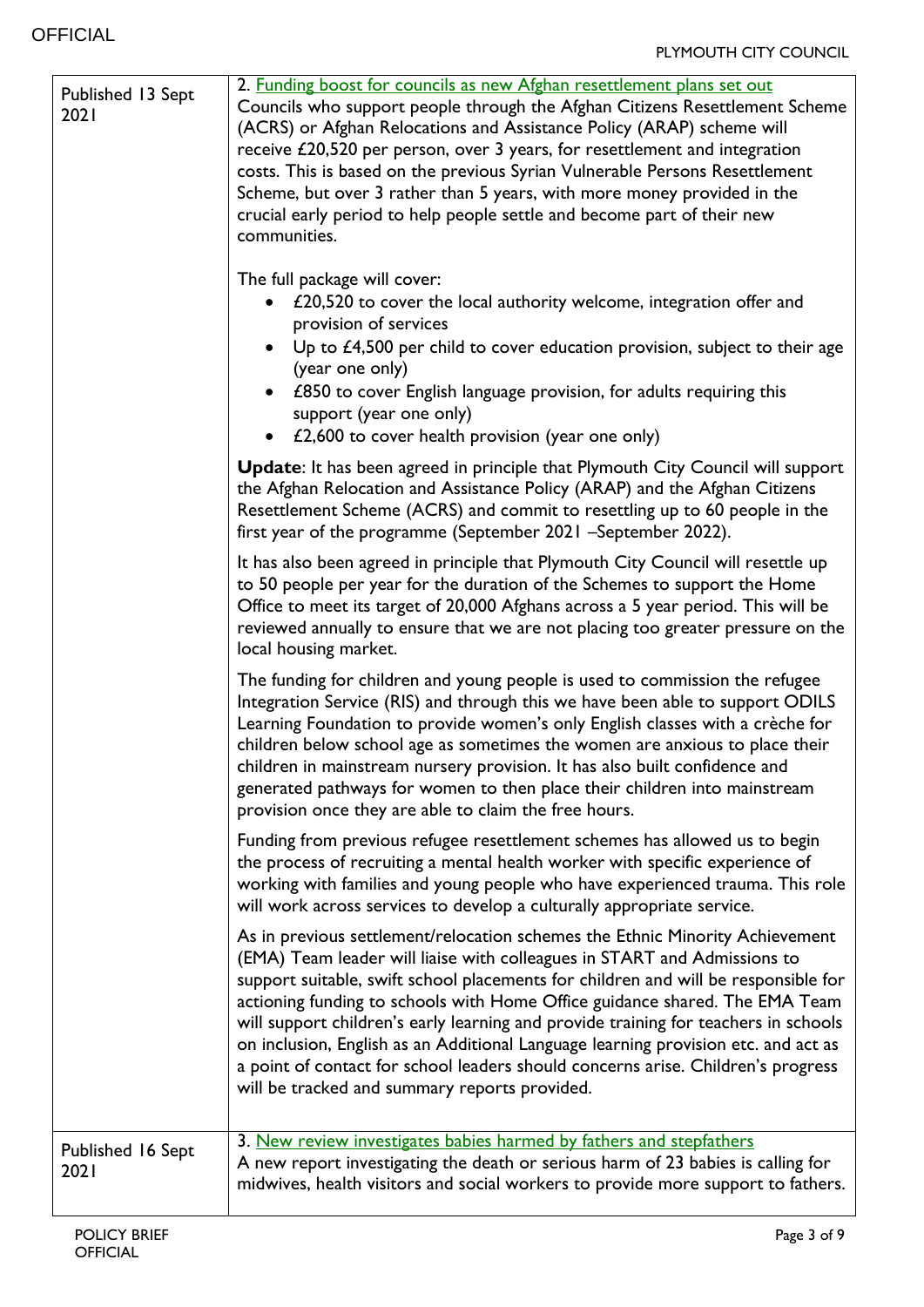|                           | The independent Child Safeguarding Practice Review Panel reviews serious child<br>safeguarding cases - when a child dies or suffers serious harm, and abuse or<br>neglect is known or suspected. The panel's latest review looks at the lives of<br>babies who were known or suspected to have been seriously harmed or killed<br>by their father, step-father or male carer. The aim is to understand what led the<br>perpetrators to harm their children, and what could be done to prevent similar<br>incidents.                                                                                                                                                   |
|---------------------------|-----------------------------------------------------------------------------------------------------------------------------------------------------------------------------------------------------------------------------------------------------------------------------------------------------------------------------------------------------------------------------------------------------------------------------------------------------------------------------------------------------------------------------------------------------------------------------------------------------------------------------------------------------------------------|
| Published 21 Sept<br>2021 | 4. Training launched for mental health leads in schools and colleges<br>Schools and colleges to benefit from a trained senior mental health lead for<br>those who need support. Pupils in up to 7,800 schools and colleges will benefit<br>from a <i>trained senior mental health lead</i> tasked with identifying those who need<br>support and improving access to specialist services.<br>Eligible schools and colleges will be able to apply for a grant of $£1,200$ , which<br>can be used to enable senior leaders to gain the knowledge and skills they need<br>to roll out an effective 'whole school or college approach' to mental health and<br>wellbeing. |
|                           | Backed by a total of £9.5 million, announced in May, this grant funding includes<br>training on how to use existing mental health resources more effectively,<br>identify students who need mental health support, and on how to improve<br>working with local mental health services. The government remains committed<br>to offering this training to all state schools and colleges by 2025.                                                                                                                                                                                                                                                                       |
|                           | <b>Update:</b> Two Local Authority practitioners have received training and have<br>access to all resources required to deliver the courses.                                                                                                                                                                                                                                                                                                                                                                                                                                                                                                                          |
|                           | All courses are being held at the Jan Cutting Healthy Living Centre in Plymouth<br>and are being delivered by PCC Educational Psychologists.                                                                                                                                                                                                                                                                                                                                                                                                                                                                                                                          |
|                           | Course dates are advertised on the www.mentalhealthlead.com website<br>including all logistics for participants to book on the course and claim the<br>appropriate grant from the DfE.                                                                                                                                                                                                                                                                                                                                                                                                                                                                                |
|                           | Schools have received local and national advertising and have started booking on<br>to courses which will run on various dates until July 2022 - 15 participants have<br>booked so far. Courses are designed for Middle Leaders, Senior Leaders and<br>Head Teachers.                                                                                                                                                                                                                                                                                                                                                                                                 |
| Published 30 Sept<br>2021 | 5. Proposed changes to the assessment of GCSEs, AS and A levels in 2022<br>A joint consultation published by Ofqual and the Department for Education on<br>proposed changes to the assessment of GCSEs, AS and A levels in 2022.<br>Outcome and analysis documents added to conclude this consultation. Students<br>will sit GCSE, A and AS level exams next year with adaptations to recognise the<br>disruption to their education.                                                                                                                                                                                                                                 |
| Published 30 Sept<br>2021 | 6. Government launches £500m support for vulnerable households over winter<br>The Government has announced the launch of the £500m Household Support<br>Fund, which will support vulnerable households with essentials, such as food,<br>clothing and utilities, over the coming months as the country continues its<br>recovery from the pandemic. The new funding comes as the Job Retention<br>Scheme ends. The Fund will support millions of households and will be                                                                                                                                                                                               |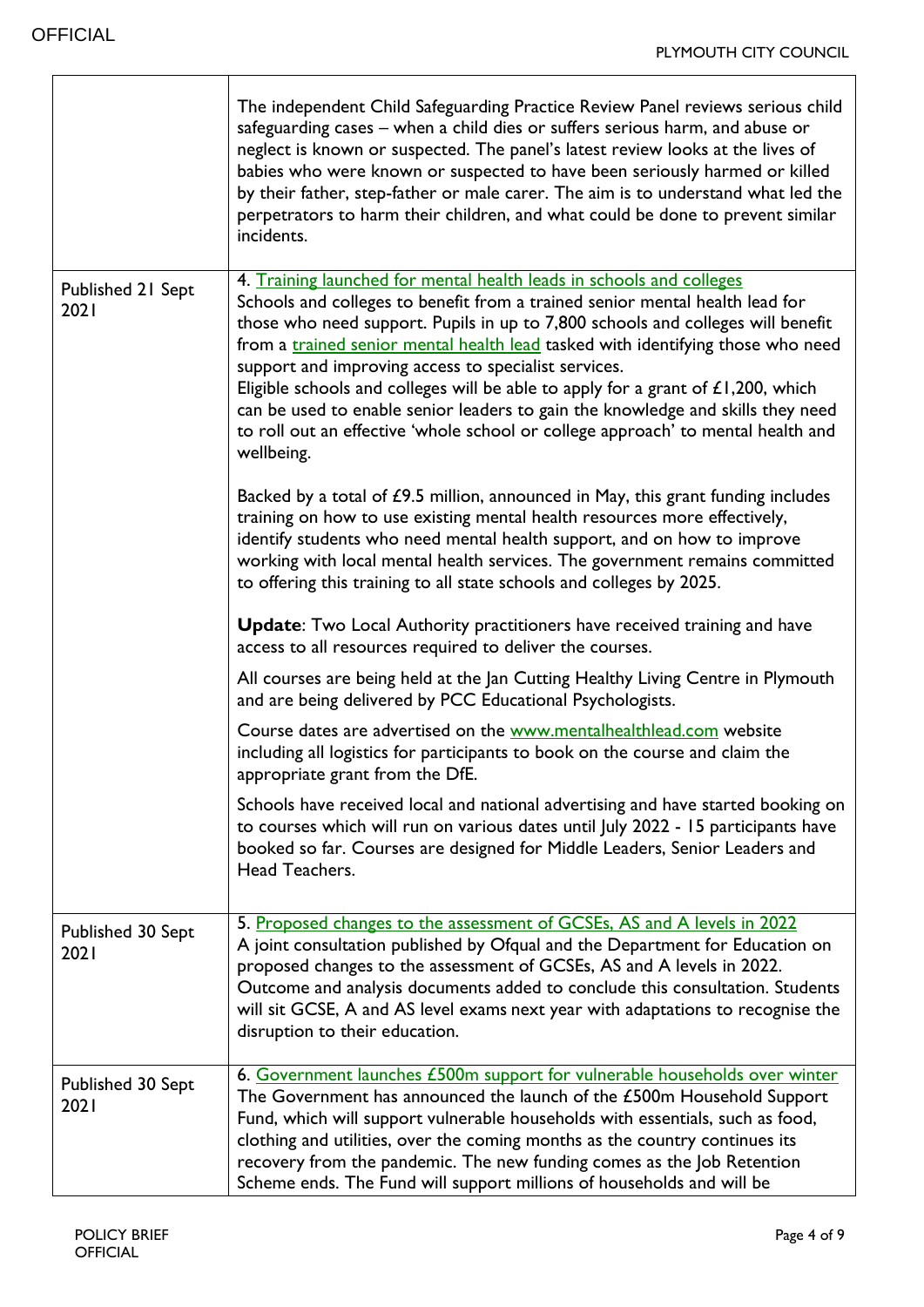|                          | distributed by councils in England. The money will be made available to councils<br>in October.                                                                                                                                                                                                                                                                                                                                                                                             |
|--------------------------|---------------------------------------------------------------------------------------------------------------------------------------------------------------------------------------------------------------------------------------------------------------------------------------------------------------------------------------------------------------------------------------------------------------------------------------------------------------------------------------------|
|                          | Update: See attached Household Support Grant briefing.                                                                                                                                                                                                                                                                                                                                                                                                                                      |
| Published 06 Oct<br>2021 | 7. Salary boosts for new maths, science and computing teachers<br>Teachers in the early years of their careers will be able to get a salary boost of<br>up to $£3,000$ tax-free to teach maths, physics, chemistry and computing. This<br>will support recruitment and retention of specialist teachers in these subjects<br>and in the schools and areas that need them most.                                                                                                              |
|                          | <b>Update:</b> New DfE arrangements for induction/support for Early Career<br>Teachers (ECTs) in the Early Career Framework (ECF) has shifted responsibility<br>away from LAs to private consultancies and teaching school hubs; this means<br>that going forward we will not hold city wide information on ECTs. School<br>leaders will now hold this information.                                                                                                                         |
|                          | However, the South West Institute for Teaching, who are the major provider in<br>the South West, have convened a stakeholder group to which Plymouth, Torbay<br>and Devon councils are members. Through this forum we will be able to ask<br>questions about recruitment and retention of teachers in Plymouth.                                                                                                                                                                             |
| Published 06 Oct<br>2021 | 8. Recovery premium funding<br>Additional funding in the 2021 to 2022 academic year to support schools with<br>education recovery following COVID-19. The link to the guidance has been<br>added. This guidance is for:<br>school leaders and teachers<br>governors and academy trustees<br>• virtual school heads                                                                                                                                                                          |
|                          | It applies to local-authority-maintained schools, academies, non-maintained<br>special schools and independent special schools.                                                                                                                                                                                                                                                                                                                                                             |
|                          | <b>Update:</b> Academies received their first payment in October 2021. Plymouth<br>maintained schools will receive payments via the Local Authority on their<br>January 22 and July 22 Income Allocation Notifications.                                                                                                                                                                                                                                                                     |
|                          | Schools should spend this premium on evidence-based approaches to support<br>pupils. In line with the Education Endowment Foundation's pupil premium guide,<br>activities should include those that:<br>support the quality of teaching, such as staff professional development<br>$\bullet$<br>provide targeted academic support, such as tutoring<br>$\bullet$<br>deal with non-academic barriers to success in school, such as attendance,<br>behaviour and social and emotional support |
|                          | School level allocations and more information can be found below;<br>https://www.gov.uk/government/publications/coronavirus-covid-19-recovery-<br>premium-funding-allocations                                                                                                                                                                                                                                                                                                               |
| Published 06 Oct<br>2021 | 9. Implementing the early years foundation stage reforms<br>Case study videos for practitioners assessing children's development at the end<br>of the early years foundation stage (EYFS).                                                                                                                                                                                                                                                                                                  |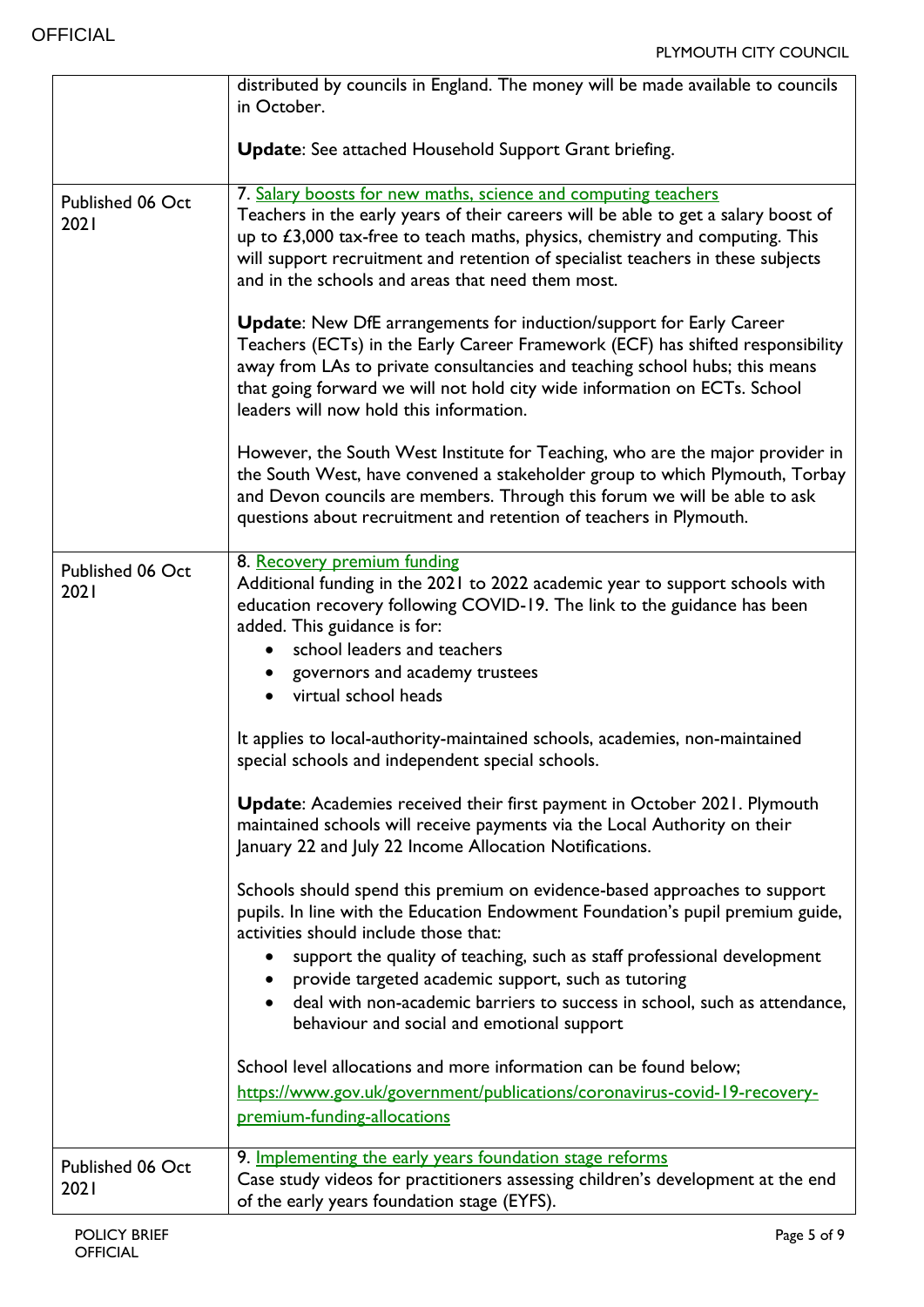|                          | Chapter 1: curriculum and the EYFS Profile under the new EYFS - A<br>summary of the reforms and the new expectations for early years<br>curriculum and assessment.<br>Chapter 2: implementing the new EYFS as a school - School leaders from<br>early adopter schools share their experiences of the EYFS reforms and<br>how they implemented the reforms in their school.<br>Chapter 3: assessment under the new EYFS - Reception teachers from<br>early adopter schools share how the reforms have impacted their<br>assessment practices and what has been important in their assessments<br>during the early adopter year. |
|--------------------------|--------------------------------------------------------------------------------------------------------------------------------------------------------------------------------------------------------------------------------------------------------------------------------------------------------------------------------------------------------------------------------------------------------------------------------------------------------------------------------------------------------------------------------------------------------------------------------------------------------------------------------|
|                          | <b>Update:</b> The reforms came into force on 01 September 2021. The Early Years<br>Team, in conjunction with Ofsted HMIs have briefed the private and voluntary<br>sector as well as schools on how the new reforms will impact on their delivery<br>of the EYFS. The key message is that good early years practice remains the same<br>however, expectations about assessment and curriculum design have changed.                                                                                                                                                                                                            |
|                          | There is now a new assessment (reception baseline) and the council are no<br>longer expected to moderate early year's foundation stage profile (EYFSP). The<br>EYFSP from 2021 will be different from previous years and therefore not<br>comparable.                                                                                                                                                                                                                                                                                                                                                                          |
| Published 14 Oct<br>2021 | 10. Widening participation in higher education: 2021<br>Annual statistics on young people's participation in higher education, including<br>their background characteristics.                                                                                                                                                                                                                                                                                                                                                                                                                                                  |
|                          | The publication includes geographic breakdowns to enable comparisons of HE<br>progression rates between local authorities and regions by personal<br>characteristics.                                                                                                                                                                                                                                                                                                                                                                                                                                                          |
| Published 19 Oct<br>2021 | 11. Condition Improvement Fund: 2021 to 2022 outcome<br>Information for academies, sixth-form colleges and voluntary aided schools<br>about the outcome of the Condition Improvement Fund (CIF) 2021 to 2022.                                                                                                                                                                                                                                                                                                                                                                                                                  |
|                          | <b>Update:</b> A mix of 23 secondary and primary schools across Plymouth will<br>receive funding to improve the condition of their schools - from refurbishing<br>kitchen facilities to improving heating systems.                                                                                                                                                                                                                                                                                                                                                                                                             |
| Published 22 Oct<br>2021 | 12. Care leavers and disadvantaged pupils to benefit from £126 million<br>investment in new laptops and tablets<br>Care leavers, children with a social worker and children arriving from<br>Afghanistan will receive devices to enable them to access education and support.                                                                                                                                                                                                                                                                                                                                                  |
| Published 27 Oct<br>2021 | 13. All schools and colleges to receive extra funding for catch up<br>Every school and college in England will have more money to support young<br>people's recovery from the impact of the pandemic, as the government confirms<br>billions of pounds of additional investment in education.                                                                                                                                                                                                                                                                                                                                  |
|                          | This will give schools and colleges the tools they need to help get pupils back on<br>track – from raising teachers' salaries, to recovery cash for schools, to increased<br>learning time in colleges.                                                                                                                                                                                                                                                                                                                                                                                                                        |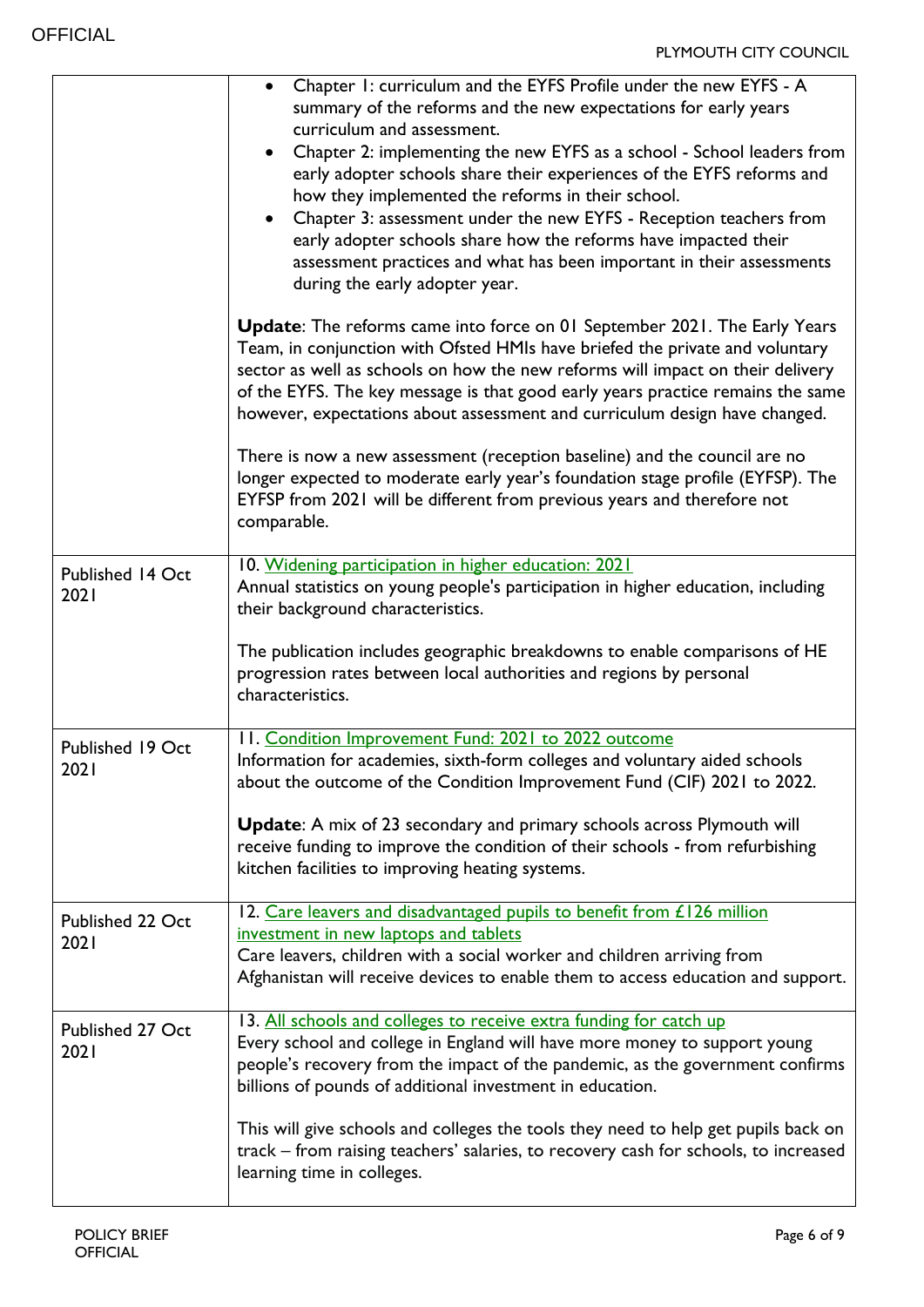|                           | Schools will receive an additional £4.7 billion in core funding in 2024-25,<br>including $£1.6$ billion in 2022-23 on top of already planned increases from the<br>2019 Spending Review, and meaning a total cash increase of £1,500 per pupil<br>between 2019-20 and 2024-25.                                                                                                                                                                                                                                                                                                                                                                                                                                                  |  |  |
|---------------------------|---------------------------------------------------------------------------------------------------------------------------------------------------------------------------------------------------------------------------------------------------------------------------------------------------------------------------------------------------------------------------------------------------------------------------------------------------------------------------------------------------------------------------------------------------------------------------------------------------------------------------------------------------------------------------------------------------------------------------------|--|--|
| Published 02 Nov<br>2021  | 14. Children's Minister address to National Centre for Family Hubs<br>Minister Will Quince speaks to family hubs conference to launch £12 million<br><b>Transformation Fund.</b>                                                                                                                                                                                                                                                                                                                                                                                                                                                                                                                                                |  |  |
|                           | <b>Ofsted Announcements</b>                                                                                                                                                                                                                                                                                                                                                                                                                                                                                                                                                                                                                                                                                                     |  |  |
| Published 14 Sept<br>2021 | 15. Ofsted launches updated guidance for summary evaluations of multi-academy<br>trusts<br>Ofsted has launched updated guidance for summary evaluations of multi-<br>academy trusts (MATs).<br>Summary evaluations look at the extent to which a MAT is delivering high<br>quality education and improving pupils' outcomes. The updates to this guidance<br>ensure that summary evaluations will mirror the education inspection<br>framework, introduced in 2019, to focus on the quality of education as seen<br>through the curriculum. It will also allow us to increase the volume of summary<br>evaluations, and the breadth of MATs inspected, so that we gain better insight<br>into the role of multi-academy trusts. |  |  |
| Published 22 Sept<br>2021 | 16. Ofsted to review two education catch-up reforms<br>Ofsted has been asked by the government to carry out an independent review<br>of two key catch-up reforms: tutoring and teachers' professional development.<br>The reviews will investigate how the government's policies are working on the<br>ground, through a mixture of research visits, evidence from our inspections and<br>other methods. They will assess the progress and, where possible, the<br>effectiveness of the government's education recovery plans.                                                                                                                                                                                                  |  |  |
| Published 28 Oct<br>2021  | 17. Ofsted calls for stronger oversight of early years multiple providers and<br>social care groups<br>Ofsted has published two research reports looking at early years multiple<br>providers and providers that own more than one children's home.                                                                                                                                                                                                                                                                                                                                                                                                                                                                             |  |  |

## **ECSC Scrutiny updates from previous meeting**

Updates were requested in the previous meeting which was held on 08 September 2021 in respect of the following government announcements and how they translate for Plymouth.

[£50 million to deliver world-class facilities for T Level students](https://eur02.safelinks.protection.outlook.com/?url=https%3A%2F%2Fwww.gov.uk%2Fgovernment%2Fnews%2F50-million-to-deliver-world-class-facilities-for-t-level-students%3Futm_medium%3Demail%26utm_campaign%3Dgovuk-notifications%26utm_source%3Dac061daf-273e-492b-9c46-a5c561fb0b0a%26utm_content%3Dimmediately&data=04%7C01%7CCaroline.Marr%40plymouth.gov.uk%7Ca9dae7d691734df55dcb08d9924094cf%7Ca9a3c3d1fc0f4943bc2ad73e388cc2df%7C0%7C0%7C637701628328010122%7CUnknown%7CTWFpbGZsb3d8eyJWIjoiMC4wLjAwMDAiLCJQIjoiV2luMzIiLCJBTiI6Ik1haWwiLCJXVCI6Mn0%3D%7C1000&sdata=%2Fo%2BjOQZFIwFo6CvYd%2FKun74b8QylKIleToujp5laafY%3D&reserved=0)

- £50 million to be invested in colleges, schools and sixth forms delivering T levels across England from 2022.
- Funding is to improve and expand teaching spaces and facilities which will support up to six million pupils over the next three years.
- With the intention of transforming the provision of technical education to help fill local skills gaps and level up opportunities across the country.

**Update**: This is not information that the LA collects specifically, however feedback from schools and the MATs is that, as of yet they aren't offering the T-level option to their students. In Plymouth only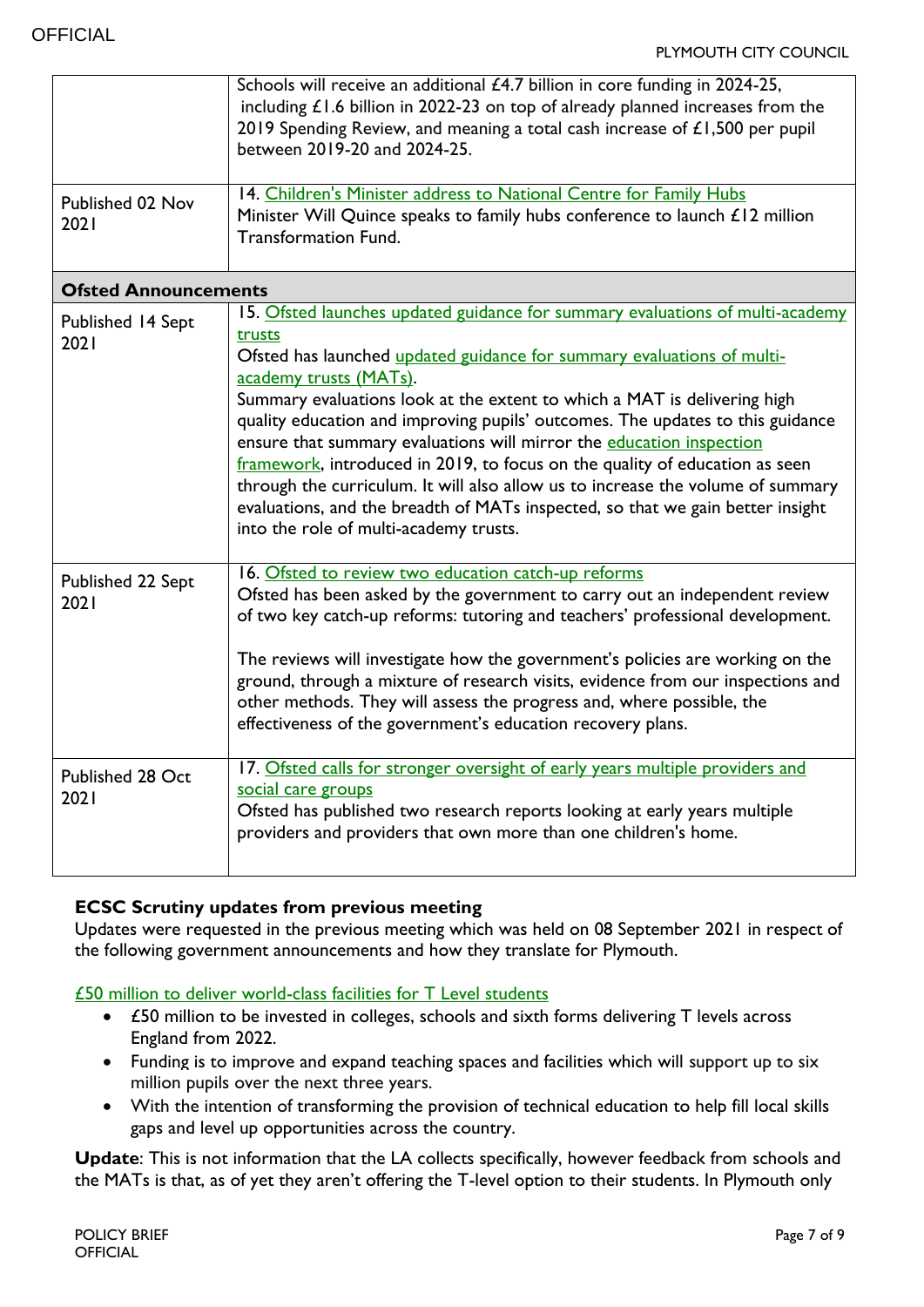City College Plymouth are offering the T-level option. Local intelligence also suggests that there is a low level of take up in neighbouring authorities.

### [Tutoring revolution builds as students return to class](https://eur02.safelinks.protection.outlook.com/?url=https%3A%2F%2Fwww.gov.uk%2Fgovernment%2Fnews%2Ftutoring-revolution-builds-as-students-return-to-class&data=04%7C01%7CCaroline.Marr%40plymouth.gov.uk%7Ca9dae7d691734df55dcb08d9924094cf%7Ca9a3c3d1fc0f4943bc2ad73e388cc2df%7C0%7C0%7C637701628328015114%7CUnknown%7CTWFpbGZsb3d8eyJWIjoiMC4wLjAwMDAiLCJQIjoiV2luMzIiLCJBTiI6Ik1haWwiLCJXVCI6Mn0%3D%7C1000&sdata=abt%2F5CsKryZWLAHHpDWE9vfGo6K9umE2cw4GjmiOWBA%3D&reserved=0)

- Announcement in relation to the expansion of tutoring which is intended to support up to six million pupils over the next three years.
- New [guidance](https://eur02.safelinks.protection.outlook.com/?url=https%3A%2F%2Fassets.publishing.service.gov.uk%2Fgovernment%2Fuploads%2Fsystem%2Fuploads%2Fattachment_data%2Ffile%2F1014466%2FSchool-led_tutoring_guidance.pdf&data=04%7C01%7CCaroline.Marr%40plymouth.gov.uk%7Ca9dae7d691734df55dcb08d9924094cf%7Ca9a3c3d1fc0f4943bc2ad73e388cc2df%7C0%7C0%7C637701628328020100%7CUnknown%7CTWFpbGZsb3d8eyJWIjoiMC4wLjAwMDAiLCJQIjoiV2luMzIiLCJBTiI6Ik1haWwiLCJXVCI6Mn0%3D%7C1000&sdata=wzIVJTdMCMDPo%2BFdWknmcCFOfhhAw%2Fdv42ieaLb6WQc%3D&reserved=0) has been published to support schools to offer their own teacher-led tuition.
- Academic mentors are being placed in selected schools across the country to work in small groups with over 250,000 students most in need of support this year.

**Update**: The number of schools participating or the impact that the programme is having is not information that the LA collects specifically, however feedback from schools and the MATs is that there has been very low take up of the national tutoring programme in Plymouth schools. Local intelligence also suggests that there is a low level of take up in neighbouring authorities.

We do know that some primary schools are planning to begin using the programme in the upcoming terms and we have had feedback from two primary schools who have taken advantage of the programme, both report a positive impact with a high level of progress for the pupils involved.

Testimony from one Plymouth primary school: *The NTP tutoring has enabled some of our most disadvantaged children to make accelerated progress in English and maths. All pupils have maintained and made expected progress, despite the disruption to their learning across the academic year 2020-2021. The data shows that NTP made a positive impact on maintaining and accelerating progress for each of our disadvantaged children in years 2-6.* 

#### New recovery [fund to tackle harms facing vulnerable children](https://eur02.safelinks.protection.outlook.com/?url=https%3A%2F%2Fwww.gov.uk%2Fgovernment%2Fnews%2Fnew-recovery-fund-to-tackle-harms-facing-vulnerable-children&data=04%7C01%7CCaroline.Marr%40plymouth.gov.uk%7Ca9dae7d691734df55dcb08d9924094cf%7Ca9a3c3d1fc0f4943bc2ad73e388cc2df%7C0%7C0%7C637701628328030085%7CUnknown%7CTWFpbGZsb3d8eyJWIjoiMC4wLjAwMDAiLCJQIjoiV2luMzIiLCJBTiI6Ik1haWwiLCJXVCI6Mn0%3D%7C1000&sdata=MMohOJYg0nf%2BihzqwNJqT8vPywW0dzeMUn0xiRSCkAY%3D&reserved=0)

£24 million regional fund for children's social care, including funding to support unaccompanied minors. The new fund will support projects tackling the issues facing the most vulnerable children in society in 2021-22, including Female Genital Mutilation (FGM) abuse, care for unaccompanied asylumseeking children, preventing adolescents from being caught up in harms outside the home such as gangs and reducing the pressure on the system by reducing court backlogs or improving technology.

Funding will be distributed through England's network of nine Regional Improvement and Innovation Alliances according to plans based on local priorities.

**Update**: Exploring what we can access for Plymouth via our Regional network. Awaiting update from the Regional group. Verbal update to be provided at the Committee if available.

#### [Families across England to receive](https://eur02.safelinks.protection.outlook.com/?url=https%3A%2F%2Fwww.gov.uk%2Fgovernment%2Fnews%2Ffamilies-across-england-to-receive-better-support-to-adopt%3Futm_medium%3Demail%26utm_campaign%3Dgovuk-notifications%26utm_source%3Db880e4b3-8f92-48b0-af08-fadabc971e8c%26utm_content%3Dimmediately&data=04%7C01%7CCaroline.Marr%40plymouth.gov.uk%7Ca9dae7d691734df55dcb08d9924094cf%7Ca9a3c3d1fc0f4943bc2ad73e388cc2df%7C0%7C0%7C637701628328035079%7CUnknown%7CTWFpbGZsb3d8eyJWIjoiMC4wLjAwMDAiLCJQIjoiV2luMzIiLCJBTiI6Ik1haWwiLCJXVCI6Mn0%3D%7C1000&sdata=FIG1jQ9l%2FYs6Tgw24PBcWuIAUEP8o%2Fq7v5eZQNz10ks%3D&reserved=0) better support to adopt

Backed by a £48 million investment, the new National Adoption Strategy has been launched to improve adoption services in England. This will be done by putting in place better recruitment across the country and removing any unnecessary delays, providing more training for front line staff, improving approval processes, and funding for targeted recruitment campaigns.

**Update**: Plymouth are part of the Regional Adoption Agency for the South West – it is the agency that will be able to access this funding. Awaiting update for how much we can access and how we will use this locally. Verbal update to be provided at the Committee if available.

#### [£20m to provide more early help for vulnerable families](https://eur02.safelinks.protection.outlook.com/?url=https%3A%2F%2Fwww.gov.uk%2Fgovernment%2Fnews%2F20m-to-provide-more-early-help-for-vulnerable-families%3Futm_medium%3Demail%26utm_campaign%3Dgovuk-notifications%26utm_source%3D1baf0cea-22fa-4b6e-8651-130bc260d5ac%26utm_content%3Dimmediately&data=04%7C01%7CCaroline.Marr%40plymouth.gov.uk%7Ca9dae7d691734df55dcb08d9924094cf%7Ca9a3c3d1fc0f4943bc2ad73e388cc2df%7C0%7C0%7C637701628328040068%7CUnknown%7CTWFpbGZsb3d8eyJWIjoiMC4wLjAwMDAiLCJQIjoiV2luMzIiLCJBTiI6Ik1haWwiLCJXVCI6Mn0%3D%7C1000&sdata=3x6jWSML9KEJbk0Lm4VQKjncbK3GrHRGHUnlMp27Wt4%3D&reserved=0)

Vulnerable or low-income families in England will benefit from a multi-million-pound investment to improve access to early education, health, and care services.

The £20 million, awarded from the Treasury's Shared Outcomes Fund, will include:

 £10 million for the Family Hubs 'Transformation Fund', which will support local authorities to open family hubs in approximately 10 new areas of England. Family Hubs are already operating in several areas of England, providing vital support services to vulnerable families; and